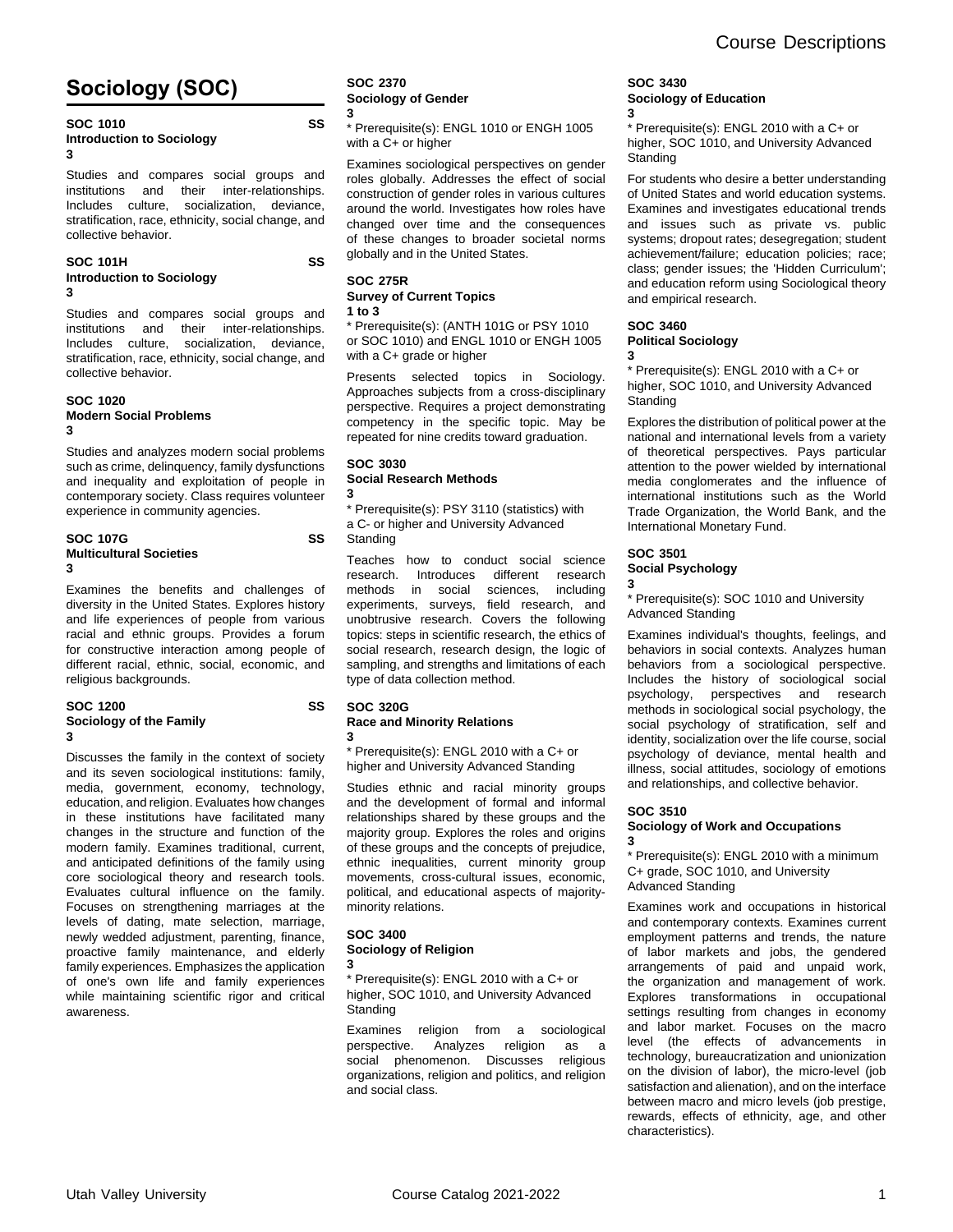## **SOC 3520 (Cross-listed with: ENST 3520) Environmental Sociology**

**3**

\* Prerequisite(s): SOC 1010 and ENGL 2010 with a C+ grade or higher and University Advanced Standing

Explores in detail several different approaches to understanding the social causes of and solutions to environmental degradation. Discusses the development of a wide variety of theory-based critiques of various social institutions (e.g., economic, political, religious) and how these institutions' values can create and perpetuate unsustainable practices.

## **SOC 3560 Sociology of Deviance**

**3**

\* Prerequisite(s): ENGL 2010 with a C+ or higher, SOC 1010, and University Advanced **Standing** 

Examines the strengths and weaknesses of several different definitions of deviance. Explains deviant behavior from a variety of theoretical perspectives and summarizes the existing data on several different forms of deviance, i.e., individual violations of social mores, street level crime, corporate crime, and crimes committed by nation states.

## **SOC 3690**

**Internet and Society**

**3**

\* Prerequisite(s): (ENGL 1010 or ENGH 1005), SOC 1010, and University Advanced Standing

Traces the history of new media through a sociological approach. Utilizes sociological theories of mass media and new media, (internet, smartphones, social media, etc.) and their impact on identities and institutions. Refers to sociological theories created in the preinternet era – such as symbolic interactionism – to explain the pervasive presence of new media in society as well as our use of them.

#### **SOC 3700 Social Inequality 3**

\* Prerequisite(s): (ENGL 2010 with a C+ or higher), SOC 1010, and University Advanced **Standing** 

Studies social structure, culture, environment (urban/rural axis), inequality, and poverty in American Society. Examines Spanish Harlem, Detroit, Appalachia, and the Bitterroot Valley of Montana.

## **SOC 375G Sociology of Aging 3**

\* Prerequisite(s): University Advanced **Standing** 

Explores the social aspects of aging at the personal, group, and larger social levels of society including the social implications of aging, the theories of aging, as well as formal and informal support of medical care, housing, and well-being of elderly persons. Includes the study of the identify the biological processes of aging and its impact on the roles and relationships elderly person experience in the later stages of life. Emphasizes the individual's experience in the context of national and global demographic trends, cultural and ethnic diversities and economic realities across the classes and across political boundaries.

## **SOC 3800**

## **Animals and Society 3**

\* Prerequisite(s): ENGL 2010 with a C+ or higher, SOC 1010, and University Advanced **Standing** 

Examines the roles that non-human animals play in human societies. Utilizes sociological approaches to study human-animal relationships and to critically evaluate the ideologies which justify these relationships. Pays particular attention to human relationships in North America to domestic pets, livestock, and wildlife.

## **SOC 3850 Rural Life--Global and Local 3**

\* Prerequisite(s): ENGL 2010 with a C+ or higher, SOC 1010, and University Advanced Standing

Introduces rural life across the globe. Discusses the views of agrarian writers and thinkers. Explores rural values, rural communities, rural race relations, and rural poverty. Evaluates how the rural perspective provides a platform for critique of modern societal transformations in the twentieth and early twenty-first centuries.

### **SOC 4000 Classical Social Theory 3**

\* Prerequisite(s): (ENGL 2010 with a minimum C+ grade), SOC 1010, and University Advanced Standing

Examines the contributions of key theorists such as Durkheim, Weber, Marx, DuBois, and Addams to the development of contemporary sociology. Applies key theoretical concepts and frameworks created and used by classical sociologists to current and historical social issues.

### **SOC 4020 Survey Research Design 3**

\* Prerequisite(s): University Advanced **Standing** 

Teaches methods of conducting survey research. Explains how to construct, validate, and administer surveys, how to conduct interviews, how to report data, and how to interpret findings.

## **SOC 4100 Contemporary Social Theory WE**

**3**

\* Prerequisite(s): SOC 1010 and SOC 4000 and (ENGL 2010 with a C+ or higher) and University Advanced Standing

Examines major contemporary sociological theories that provide the basis for sociological research and the interpretation of social processes. Explores the nature of sociological theory and theory-building to understand the difference and connection between theoretical, methodological, and empirical works in sociology. Covers influential theoretical frameworks, such as structural functionalism, Frankfurt School, exchange and rational choice theories, symbolic interactionism, phenomenology, poststructuralism, postmodernism, feminism, and world systems theories.

## **SOC 4400 Social Change**

**3**

\* Prerequisite(s): ENGL 2010, SOC 1010, and University Advanced Standing

Analyzes societies and their component parts. Evaluates various endogenous and exogenous forces which bring about social change. Examines historical and contemporary processes of social change and stratification. Explores current social conditions and applicable methods of social change. Offered once every other year.

## **SOC 475R**

## **Current Topics in Sociology 1 to 3**

\* Prerequisite(s): ENGL 2010 with a minimum grade of C+, SOC 1010, and University Advanced Standing

Presents selected topic in Sociology and will vary each semester. Requires a project demonstration competency in the specific topic. May be repeated 3 times with different topics.